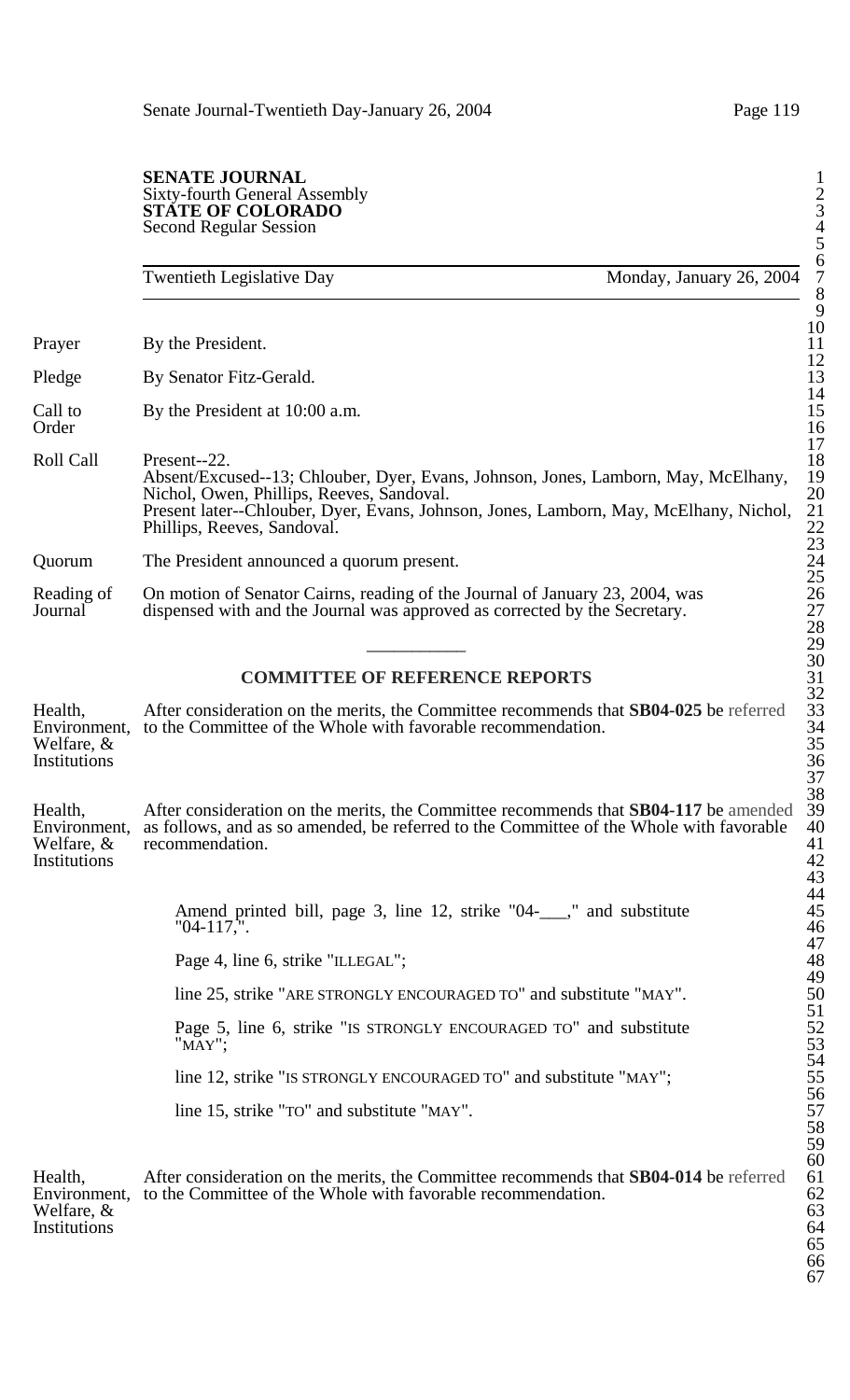Health, After consideration on the merits, the Committee recommends that **SB04-088** be referred 2 Environment, to the Committee on Local Government with favorable recommendation. 3 Welfare,  $\&$  4 Institutions 5

Health, After consideration on the merits, the Committee recommends that **SB04-057** be amended 7 Environment, as follows, and as so amended, be referred to the Committee of the Whole with favorable 8 Welfare, & recommendation. 9 Institutions 10

Amend printed bill, page 2, line 15, strike "DISEASE THAT:" and substitute 12<br>"DISEASE;"; 13

strike lines 16 through 20.

Page 3, line 5, after "THAT", insert "REASONABLY";

line 6, strike "REQUIREMENT." and substitute "REQUIREMENT AND IS BASED UPON ESTABLISHED AND SCIENTIFICALLY RECOGNIZED MEDICAL OR 20 EPIDEMIOLOGICAL DATA.";

line 16, strike "INSTITUTION." and substitute "INSTITUTION AND THAT THE INSTITUTION IS ALREADY REQUIRED TO RETAIN FOR OTHER PURPOSES REGARDING THE STUDENT'S HEALTH OR HOUSING.'

line 26, strike "OR" and substitute "FOR".

Page 4, line 1, strike "DISEASE." and substitute "DISEASE WHERE THE 29 STUDENT'S CLAIM IS BASED SOLELY UPON THE PROVISION OF THE 30 INFORMATION REQUIRED BY PARAGRAPH  $(a)$  OF SUBSECTION  $(2)$  OF THIS SECTION.". 32

### **INTRODUCTION OF BILLS--FIRST READING**

The following bills were read by title and referred to the committees indicated: 38

- **SB04-140** by Senator(s) Grossman; also Representative(s) Williams S.--Concerning a requirement that 40 electrical generating facilities install best available control technology. 41 electrical generating facilities install best available control technology. 41<br>Business Affairs & Labor 42 Business Affairs  $\&$  Labor
- **SB04-141** by Senator(s) Keller; also Representative(s) Jahn--Concerning the prohibition of the use of 44 inquiries made about coverage under a homeowner's insurance policy to increase premiums. 45 inquiries made about coverage under a homeowner's insurance policy to increase premiums. 45<br>Business Affairs & Labor 46 Business Affairs & Labor 46

On motion of Senator Hillman, and with a majority of those elected to the Senate having voted in the affirmative, the Senate proceeded out of order for Consideration of Resolutions.  $\overline{\phantom{a}53}$ 

# **CONSIDERATION OF RESOLUTIONS**

**SJR04-003** by Senator(s) Entz; also Representative(s) Hoppe--Concerning additions and modifications 58 to the water pollution control revolving fund eligibility list. to the water pollution control revolving fund eligibility list.

On motion of Senator Entz, the resolution was **adopted** by the following roll call vote: 61

| <b>YES</b>      | 25 | NŌ         |    | <b>EXCUSED</b> |   | <b>ABSENT</b> | 63 |
|-----------------|----|------------|----|----------------|---|---------------|----|
| Anderson        |    | Groff      |    | Kester         |   | Takis         | 64 |
| Arnold          |    | Grossman   |    | Y Lamborn      | Ε | Tapia         | 65 |
| Cairns          |    | Y Hagedorn |    | May            |   | E Taylor      | 66 |
| <b>Chlouber</b> |    | Y Hanna    |    | McElhany       |   | E Teck        | 67 |
|                 |    | E Hillman  |    | Nichol         |   | Y Tupa        | 68 |
| Dyer<br>Entz    |    | Isgar      |    | Owen           | E | Veiga         | 69 |
| Evans           |    | E Johnson  | E  | Phillips       |   | Y Windels     | 70 |
| Fitz-Gerald     |    | Jones      | E. | Reeves         | E | Mr. President | 71 |
| Gordon          |    | Keller     |    | Sandoval       |   |               | 72 |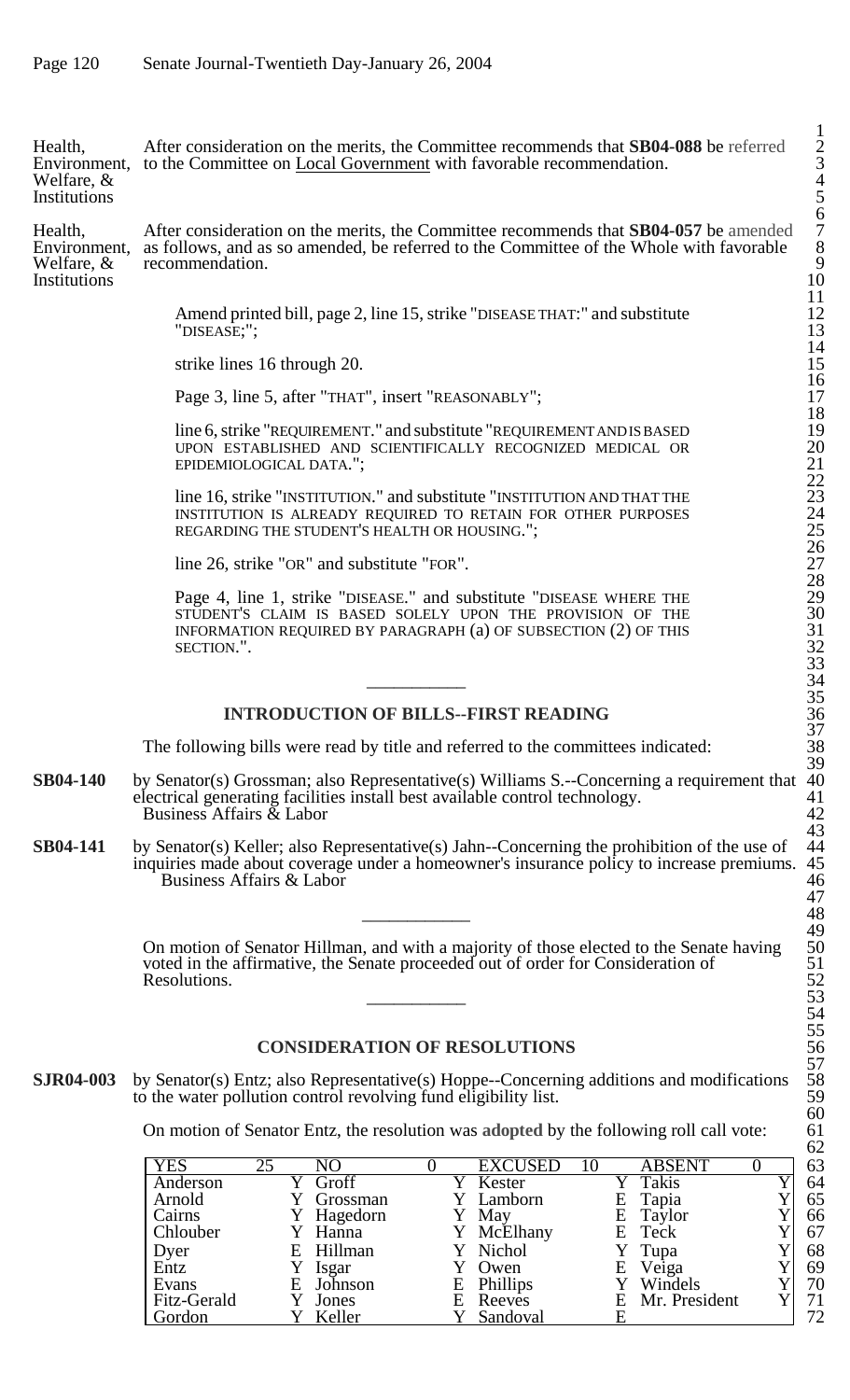Co-sponsors added: Arnold, Chlouber, Fitz-Gerald, Gordon, Groff, Grossman, Hanna, 2 Isgar, Kester, Tapia, Taylor, Teck, Tupa, and Veiga. 3

**SJR04-004** by Senator(s) Entz; also Representative(s) Hoppe--Concerning additions and modifications to the drinking water revolving fund project eligibility list.

On motion of Senator Entz, the resolution was **adopted** by the following roll call vote: 8

| <b>YES</b>      | 25 | NΟ         |   | <b>EXCUSED</b> |   | <b>ABSENT</b>   |  |
|-----------------|----|------------|---|----------------|---|-----------------|--|
| Anderson        |    | Groff      |   | Kester         |   | Takis           |  |
| Arnold          |    | Grossman   |   | Y Lamborn      | Е | Tapia           |  |
| Cairns          |    | Y Hagedorn |   | May            |   | E Taylor        |  |
| <b>Chlouber</b> |    | Y Hanna    |   | Y McElhany     |   | E Teck          |  |
| Dyer            |    | E Hillman  |   | Y Nichol       |   | Y Tupa          |  |
| Entz            |    | Isgar      |   | Owen           | E | Veiga           |  |
| Evans           |    | E Johnson  |   | E Phillips     |   | Windels         |  |
| Fitz-Gerald     |    | Jones      | Ε | Reeves         |   | E Mr. President |  |
| Gordon          |    | Keller     |   | Sandoval       |   |                 |  |

Co-sponsors added: Chlouber, Grossman, Hanna, Isgar, Taylor, Teck, Tupa, and Veiga. 21

Committee On motion of Senator Tapia, the Senate resolved itself into the Committee of the Whole for consideration of General Orders--Second Reading of Bills and of the Whole for consideration of General Orders--Second Reading of Bills and<br>Whole Senator Tapia was called to the Chair to act as Chairman. Senator Tapia was called to the Chair to act as Chairman.

# **GENERAL ORDERS--SECOND READING OF BILLS**

The Committee of the Whole having risen, the Chairman reported that the following bills, reading at length having been dispensed with by unanimous consent, had been considered and action taken thereon as follows:

**SB04-109** by Senator(s) Kester, Takis; also Representative(s) Stengel--Concerning the regulation of pawnbrokers.

> Amendment No. 1, Business Affairs and Labor Committee Amendment. (Printed in Senate Journal, January 24, page 98 and placed in members' bill files.) 39

As amended, ordered engrossed and placed on the calendar for Third Reading and Final Passage. Passage. 42

**SB04-062** by Senator(s) Arnold; also Representative(s) Mitchell--Concerning databases of school 44 district employees. 45 district employees.

> Amendment No. 1, Education Committee Amendment. (Printed in Senate Journal, January 22, pages 99-100 and placed in members' bill files.) 48

As amended, ordered engrossed and placed on the calendar for Third Reading and Final 50<br>Passage. 51 Passage. 51

**SB04-072** by Senator(s) Keller, Evans; also Representative(s) Fairbank, Boyd, Jahn--Concerning a required minimum investment in Colorado nanotechnology businesses from the second pool 54 of one hundred million dollars of certified capital from the "Certified Capital Company 55 Act". 56

> Amendment No. 1, State, Veterans and Military Affairs Committee Amendment. 58<br>(Printed in Senate Journal, January 22, page 100 and placed in members' bill files.) 59 (Printed in Senate Journal, January 22, page 100 and placed in members' bill files.) 59

> As amended, ordered engrossed and placed on the calendar for Third Reading and Final 61<br>Passage. 62 Passage. 62

**SB04-036** by Senator(s) Takis, Sandoval; also Representative(s) Garcia, Borodkin, Ragsdale, Williams 64<br>S., Sinclair, Merrifield--Concerning the prevention of spilling of material from certain 65 S., Sinclair, Merrifield--Concerning the prevention of spilling of material from certain 65<br>motor vehicles. 66 motor vehicles.

Ordered engrossed and placed on the calendar for Third Reading and Final Passage.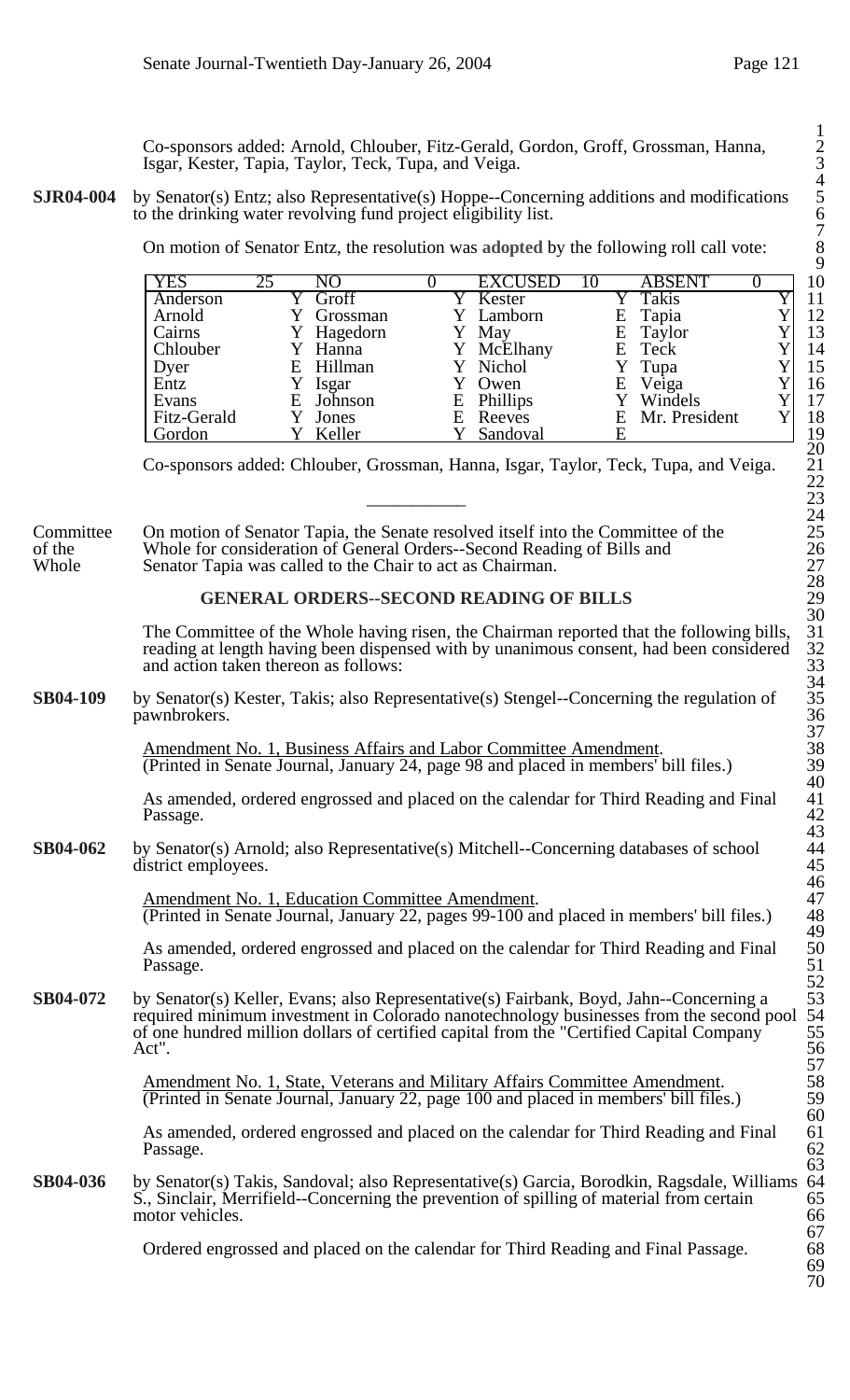**SB04-106** by Senator(s) Teck; also Representative(s) Stengel--Concerning a repeal of the second pool 1 of premium tax credits available under the "Certified Capital Company Act", and, in 2 connection therewith, creating tax credits for contributions to a venture capital program.

Laid over until Tuesday, January 27, retaining its place on the calendar.

**SB04-041** by Senator(s) Tapia; also Representative(s) McFadyen--Concerning appointment of another judge to preside over a deposition taken pursuant to rule  $15$  (d) of the Colorado rules of criminal procedure.

> Amendment No. 1, Judiciary Committee Amendment. (Printed in Senate Journal, January 22, page 104 and placed in members' bill files.) 12

As amended, ordered engrossed and placed on the calendar for Third Reading and Final Passage. Passage. 15  $\overline{\phantom{a}16}$ 

On motion of Senator Hillman, and with a majority of those elected to the Senate having 18 voted in the affirmative, the balance of the General Orders -- Second Reading of Bills 19 Calendar (SB04-115, SB04-022, SB04-034) of January 26, was laid over until Tuesday, January 27, retaining its place on the calendar.

# ADOPTION OF THE REPORT OF THE COMMITTEE OF THE WHOLE

On motion of Senator Tapia, the Report of the Committee of the Whole was adopted and, 26 a majority of all members elected to the Senate having voted in the affirmative, the following action was taken:

Passed on Second Reading: SB04-109 as amended, SB04-062 as amended, SB04-072 as amended, SB04-036, SB04-041 as amended. Laid over until Tuesday, January 27: SB04-106, SB04-115, SB04-022, SB04-034.

# **THIRD READING--FINAL PASSAGE OF BILLS** 36

On Third Reading, the titles of the following bills were publicly read, the reading at length 38 having been dispensed with by unanimous consent:

**SB04-082** by Senator(s) Kester; also Representative(s) Paccione--Concerning the authorization of 41 certain persons to taste alcohol beverages in the course of post-secondary educational 42 certain persons to taste alcohol beverages in the course of post-secondary educational 42<br>programs involving the culinary arts. 43 programs involving the culinary arts. 43

The question being "Shall the bill pass?", the roll call was taken with the following result:

| <b>YES</b>      | 30 | NΟ         | <b>EXCUSED</b> |   | <b>ABSENT</b>   | 47 |
|-----------------|----|------------|----------------|---|-----------------|----|
| Anderson        |    | Groff      | Kester         |   | Takis           | 48 |
| Arnold          |    | Grossman   | Y Lamborn      | N | Tapia           | 49 |
| Cairns          |    | Y Hagedorn | May            |   | Y Taylor        | 50 |
| <b>Chlouber</b> |    | Y Hanna    | McElhany       |   | Y Teck          | 51 |
| Dyer            |    | Y Hillman  | Y Nichol       |   | N Tupa          | 52 |
| Entz            |    | Isgar      | Owen           | Е | Veiga           | 53 |
| Evans           |    | Johnson    | Phillips       | N | Windels         | 54 |
| Fitz-Gerald     |    | Jones      | Reeves         |   | Y Mr. President | 55 |
| Gordon          |    | Keller     | Sandoval       |   |                 | 56 |

A majority of all members elected to the Senate having voted in the affirmative, the bill was declared **passed**.

Co-sponsors added: Andrews and Chlouber. 61

**SB04-068** by Senator(s) Hillman; also Representative(s) May M.--Concerning the administration of a 63 school district bond redemption fund. 64 school district bond redemption fund.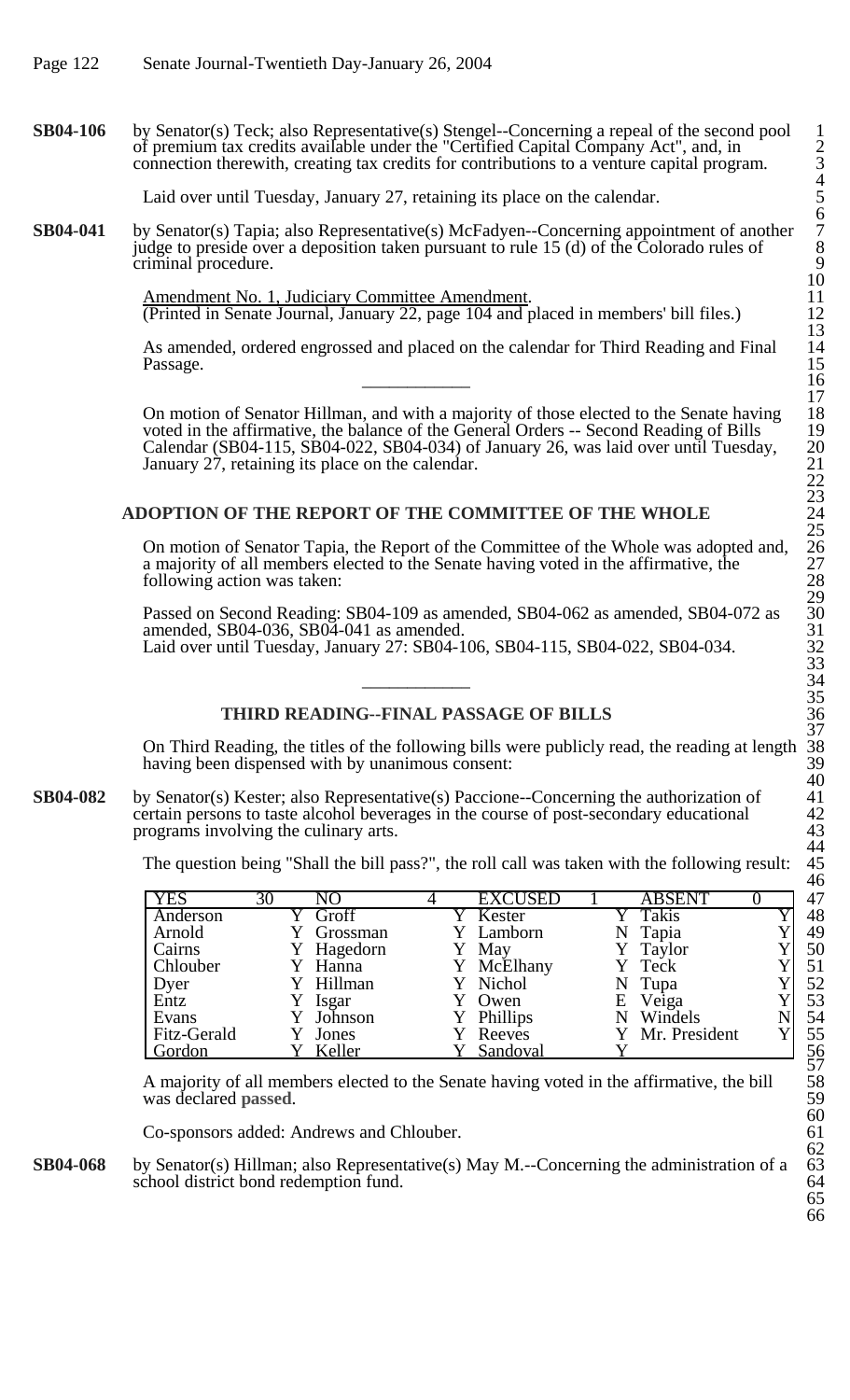|              |    |            |                |   |                 | ∠  |
|--------------|----|------------|----------------|---|-----------------|----|
| <b>YES</b>   | 34 | NΟ         | <b>EXCUSED</b> |   | <b>ABSENT</b>   | 3  |
| Anderson     |    | Groff      | Kester         |   | Takis           | 4  |
| Arnold       |    | Y Grossman | Y Lamborn      |   | Y Tapia         |    |
| Cairns       |    | Y Hagedorn | May            |   | Taylor          | 6  |
| Chlouber     |    | Hanna      | McElhany       |   | Y Teck          | 7  |
|              |    | Y Hillman  | Y Nichol       |   | Y Tupa          | 8  |
| Dyer<br>Entz |    | Y Isgar    | Y Owen         | E | Veiga           | 9  |
| Evans        |    | Johnson    | Phillips       |   | Windels         | 10 |
| Fitz-Gerald  |    | Jones      | Reeves         |   | Y Mr. President |    |
| Gordon       |    | Keller     | Sandoval       |   |                 | 12 |

The question being "Shall the bill pass?", the roll call was taken with the following result: 1

A majority of all members elected to the Senate having voted in the affirmative, the bill 16 was declared passed.

**SB04-087** by Senator(s) Owen; also Representative(s) Hall--Concerning the nonsubstantive recodification of statutory provisions that address sales and use tax exemptions.

Laid over until Tuesday, January 27, retaining its place on the calendar.

**SB04-096** by Senator(s) Veiga; also Representative(s) Fairbank--Concerning the transfer of interests in telecommunication utility assets that are not used in the provision of regulated services 25 without authorization by the public utilities commission.

The question being "Shall the bill pass?", the roll call was taken with the following result:

| <b>YES</b>   | 33 | NО         | <b>EXCUSED</b> |   | <b>ABSENT</b> |  |
|--------------|----|------------|----------------|---|---------------|--|
| Anderson     |    | Y Groff    | Kester         |   | Takis         |  |
| Arnold       |    | Grossman   | Lamborn        |   | Tapia         |  |
| Cairns       |    | Y Hagedorn | May            |   | Taylor        |  |
| Chlouber     |    | Y Hanna    | Y McElhany     |   | Teck          |  |
|              | N  | Hillman    | Y Nichol       |   | Tupa          |  |
| Dyer<br>Entz |    | Isgar      | Owen           | Ε | Veiga         |  |
| Evans        |    | Johnson    | Phillips       |   | Windels       |  |
| Fitz-Gerald  |    | Jones      | Reeves         |   | Mr. President |  |
| Gordon       |    | Keller     | Sandoval       |   |               |  |

A majority of all members elected to the Senate having voted in the affirmative, the bill 41 was declared **passed**.

Co-sponsors added: Anderson, Andrews, Arnold, Groff, Hillman, Phillips, Tapia, and Teck. Teck.  $45$ 

**SB04-090** by Senator(s) Anderson; also Representative(s) Berry--Concerning the confidentiality of information regarding investments made by the public employees' retirement association. 48

The question being "Shall the bill pass?", the roll call was taken with the following result:

| <b>YES</b>   | 34 | NO         | <b>EXCUSED</b> |   | <b>ABSENT</b>   |  |
|--------------|----|------------|----------------|---|-----------------|--|
| Anderson     |    | Y Groff    | Kester         |   | Takis           |  |
| Arnold       |    | Y Grossman | Y Lamborn      |   | Tapia           |  |
| Cairns       |    | Y Hagedorn | May            |   | Y Taylor        |  |
| Chlouber     |    | Y Hanna    | McElhany       |   | Y Teck          |  |
|              |    | Y Hillman  | Y Nichol       |   | Y Tupa          |  |
| Dyer<br>Entz |    | Isgar      | Owen           | Ε | Veiga           |  |
| Evans        |    | Y Johnson  | Phillips       |   | Y Windels       |  |
| Fitz-Gerald  |    | Jones      | Reeves         |   | Y Mr. President |  |
| Gordon       |    | Keller     | Sandoval       |   |                 |  |

A majority of all members elected to the Senate having voted in the affirmative, the bill was declared **passed**.

Co-sponsors added: Arnold, Phillips, and Taylor.

**SB04-107** by Senator(s) Hillman; also Representative(s) Hall--Concerning public employee retirement 68 plans. plans. 69

The question being "Shall the bill pass?", the roll call was taken with the following result: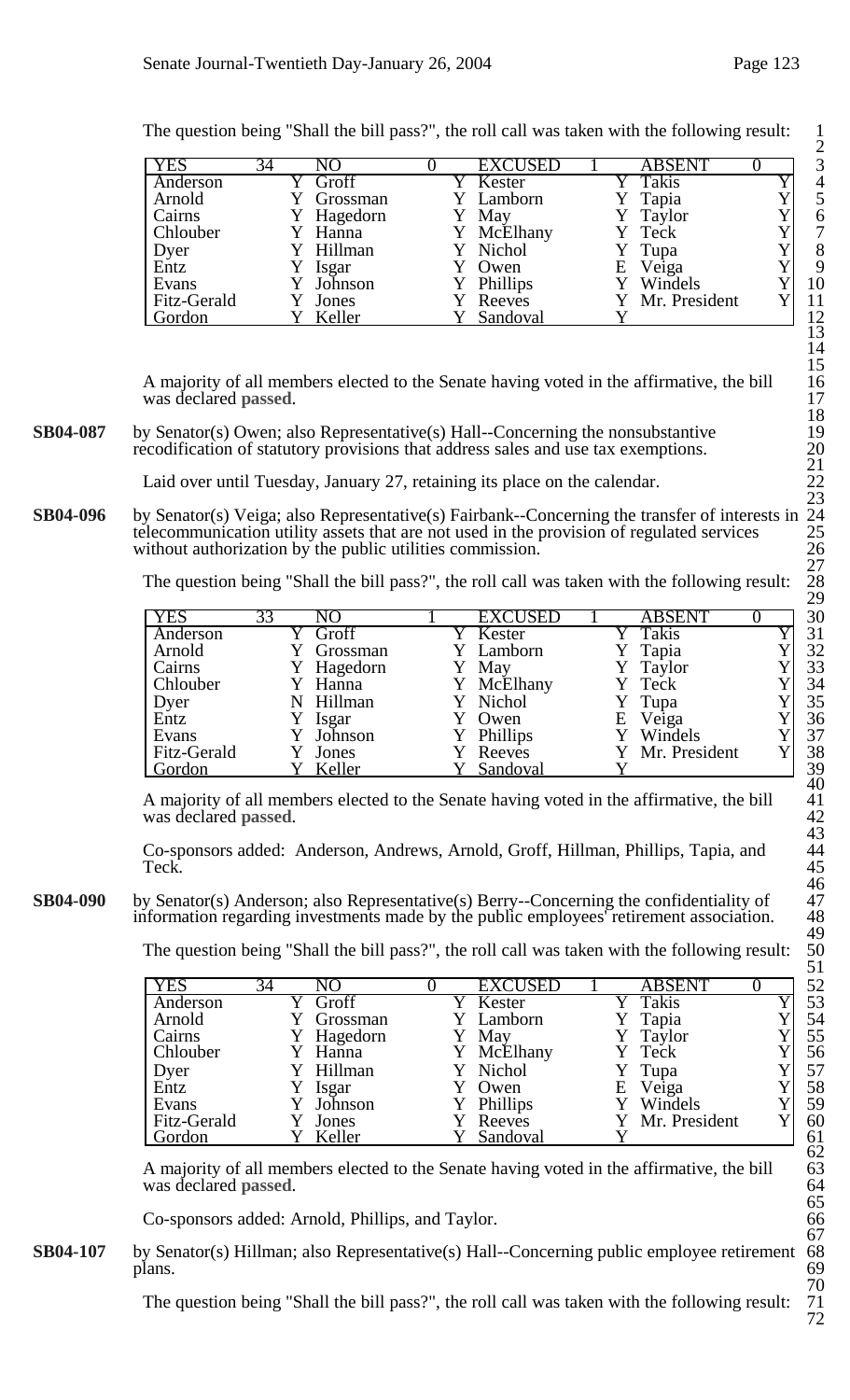| <b>YES</b>   | 34 | NO             | <b>EXCUSED</b> |   | <b>ABSENT</b>   |    |
|--------------|----|----------------|----------------|---|-----------------|----|
| Anderson     |    | Y Groff        | Kester         |   | Takis           |    |
| Arnold       |    | Grossman       | Y Lamborn      |   | Tapia           |    |
| Cairns       |    | Y Hagedorn     | May            |   | Y Taylor        |    |
| Chlouber     |    | Y Hanna        | Y McElhany     |   | Y Teck          |    |
|              |    | Y Hillman      | Y Nichol       |   | Y Tupa          |    |
| Dyer<br>Entz |    | Isgar          | Owen           | Е | Veiga           |    |
| Evans        |    | Sumbas Johnson | Phillips       |   | Y Windels       |    |
| Fitz-Gerald  |    | Jones          | Reeves         |   | Y Mr. President |    |
| Gordon       |    | Keller         | Sandoval       |   |                 | 10 |

A majority of all members elected to the Senate having voted in the affirmative, the bill was declared **passed**.

### **CONSIDERATION OF GOVERNOR'S APPOINTMENTS**

On motion of Senator McElhany, the following Governor's appointment was confirmed by a roll call vote:

#### EXECUTIVE DIRECTOR OF THE 24 DEPARTMENT OF 25 PERSONNEL AND ADMINISTRATION

for a term expiring at the pleasure of the Governor:

Jeffrey Wells of Colorado Springs, Colorado, to fill the vacancy occasioned by the 30 resignation of Troy A. Eid, appointed.

| <b>YES</b>   | 34 | NО        | <b>EXCUSED</b> |   | <b>ABSENT</b>   |  |
|--------------|----|-----------|----------------|---|-----------------|--|
| Anderson     |    | Groff     | Kester         |   | Takis           |  |
| Arnold       |    | Grossman  | Y Lamborn      |   | Tapia           |  |
| Cairns       |    | Hagedorn  | May            |   | Taylor          |  |
| Chlouber     |    | Y Hanna   | McElhany       |   | Y Teck          |  |
|              |    | Y Hillman | Y Nichol       |   | Y Tupa          |  |
| Dyer<br>Entz |    | Isgar     | Owen           | E | Veiga           |  |
| Evans        |    | Johnson   | Phillips       |   | Windels         |  |
| Fitz-Gerald  |    | Jones     | Reeves         |   | Y Mr. President |  |
| Gordon       |    | Keller    | Sandoval       |   |                 |  |

On motion of Senator McElhany, the following Governor's appointments were confirmed by a roll call vote:

### MEMBERS OF THE FINANCIAL SERVICES BOARD

for terms expiring July 1, 2007:

Edwin R. Bigby, Jr., of Loveland, Colorado, to serve as an executive officer of a state credit union, and as a Republican, reappointed;

David E. Maus of Parker, Colorado, to serve as an executive officer of a state credit union, and as a Republican, reappointed. 56

| <b>YES</b>   | $3\overline{4}$ | NΩ       | <b>EXCUSED</b>  |   | <b>ABSENT</b> | 58           |
|--------------|-----------------|----------|-----------------|---|---------------|--------------|
| Anderson     |                 | Groff    | Kester          |   | Takis         | 59           |
| Arnold       |                 | Grossman | Lamborn         |   | Tapia         | 60           |
| Cairns       |                 | Hagedorn | May             |   | Taylor        | 61           |
| Chlouber     |                 | Hanna    | Y McElhany      |   | Y Teck        | 62           |
|              |                 | Hillman  | Nichol          |   | Tupa          | 63           |
| Dyer<br>Entz |                 | Isgar    | Owen            | E | Veiga         | 64           |
| Evans        |                 | Johnson  | <b>Phillips</b> |   | Windels       | 65           |
| Fitz-Gerald  |                 | Jones    | Reeves          |   | Mr. President | 66           |
| Gordon       |                 | Keller   | Sandoval        |   |               | 67<br>$\sim$ |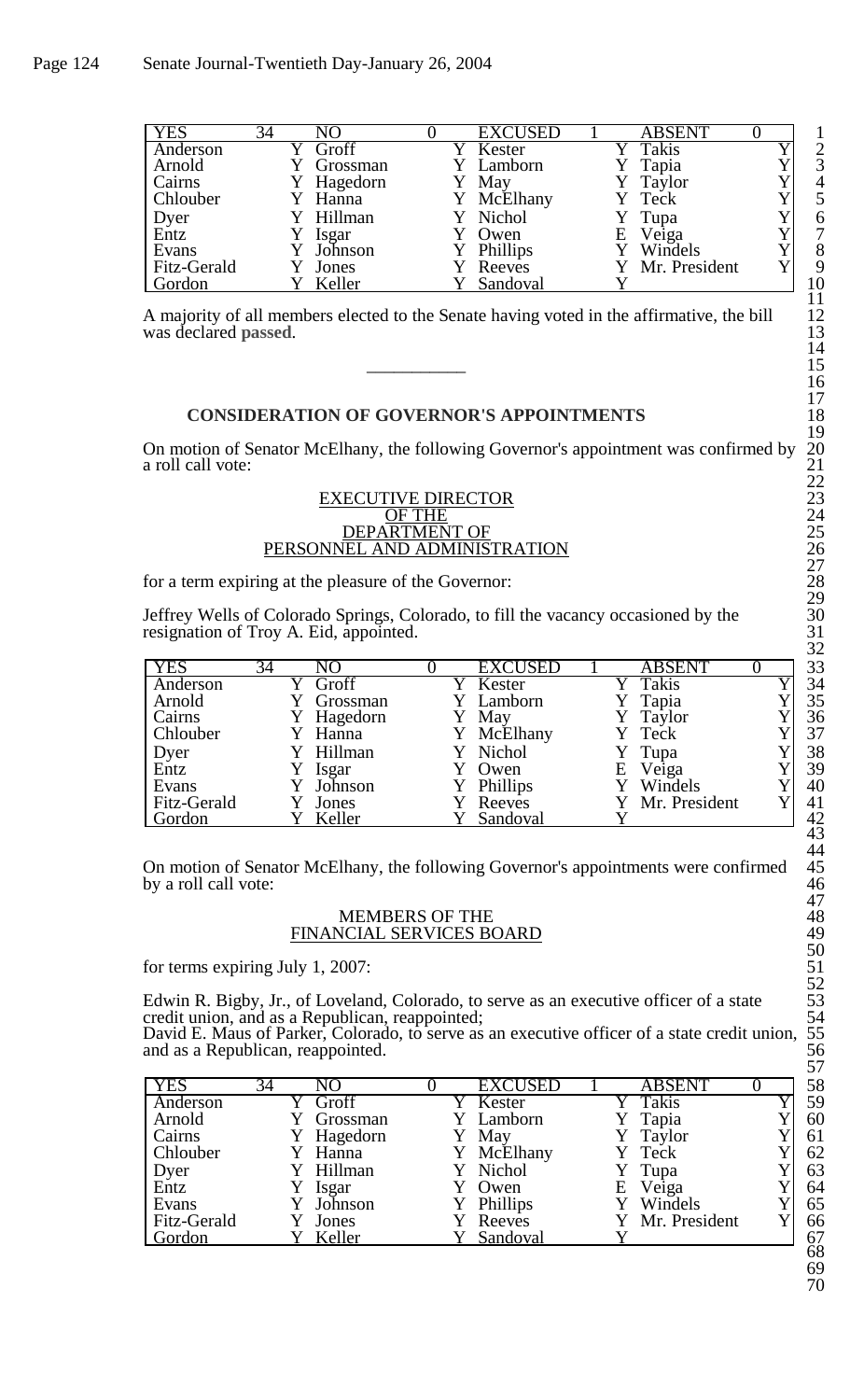On motion of Senator McElhany, the following Governor's appointment was confirmed by 1 a roll call vote:

### MEMBERS OF THE 4 COVERCOLORADO BOARD OF DIRECTORS

for a term expiring July 1, 2007:

Don L. Shovein of Fort Collins, Colorado, to serve as a member who is or has been insured by CoverColorado and who is otherwise uninsurable, appointed.

| <b>YES</b>   | 34 | NO         | <b>EXCUSED</b> |   | <b>ABSENT</b>   |  |
|--------------|----|------------|----------------|---|-----------------|--|
| Anderson     |    | Groff      | Y Kester       |   | Takis           |  |
| Arnold       |    | Grossman   | Y Lamborn      |   | Tapia           |  |
| Cairns       |    | Y Hagedorn | May            |   | Y Taylor        |  |
| Chlouber     |    | Y Hanna    | McElhany       |   | Y Teck          |  |
|              |    | Y Hillman  | Y Nichol       |   | Y Tupa          |  |
| Dyer<br>Entz |    | Isgar      | Owen           | Ε | Veiga           |  |
| Evans        |    | Y Johnson  | Phillips       |   | Y Windels       |  |
| Fitz-Gerald  |    | Jones      | Reeves         |   | Y Mr. President |  |
| Gordon       |    | Keller     | Sandoval       |   |                 |  |

On motion of Senator McElhany, the following Governor's appointments were confirmed by a roll call vote:

#### MEMBERS OF THE COLORADO HOUSING AND FINANCE AUTHORITY **BOARD OF DIRECTORS**

for terms expiring July 1, 2007:

Nancy J. McCallin of Parker, Colorado, to serve as a member of the public, reappointed; Rick Grice of Golden, Colorado, to serve as a member of the public, appointed; John R. Davidson of Littleton, Colorado, to serve as a member of the public, reappointed.

| <b>YES</b>  | 34 | NΩ         | <b>EXCUSED</b> |   | <b>ABSENT</b> |  |
|-------------|----|------------|----------------|---|---------------|--|
| Anderson    |    | Groff      | Kester         |   | Takis         |  |
| Arnold      |    | Grossman   | Y Lamborn      |   | Tapia         |  |
| Cairns      |    | Y Hagedorn | May            |   | Y Taylor      |  |
| Chlouber    |    | Hanna      | McElhany       |   | Teck          |  |
| Dyer        |    | Y Hillman  | Y Nichol       |   | Y Tupa        |  |
| Entz        |    | Isgar      | Owen           | Ε | Veiga         |  |
| Evans       |    | Johnson    | Phillips       |   | Y Windels     |  |
| Fitz-Gerald |    | Jones      | Reeves         |   | Mr. President |  |
| Gordon      |    | Keller     | Sandoval       |   |               |  |

On motion of Senator Arnold, the following Governor's appointments were confirmed by a 49 roll call vote:

#### MEMBERS OF THE BOARD OF TRUSTEES FOR MESA STATE COLLEGE

for terms effective July 1, 2003 and expiring January 1, 2005:

James R. Wexels of Lafayette, Colorado, appointed; Carol A. Nesland of Aurora, Colorado, appointed;

for a term effective July 1, 2003 and expiring January 1, 2006;

Jane D. North of Englewood, Colorado, appointed;

for a term effective July 1, 2003 and expiring January 1, 2007:

Charlie K. Monfort of Greeley, Colorado, appointed; 66

for a term effective July 1, 2003 and expiring January 1, 2008:

Lena Ann Elliott of Grand Junction, Colorado, appointed;  $70$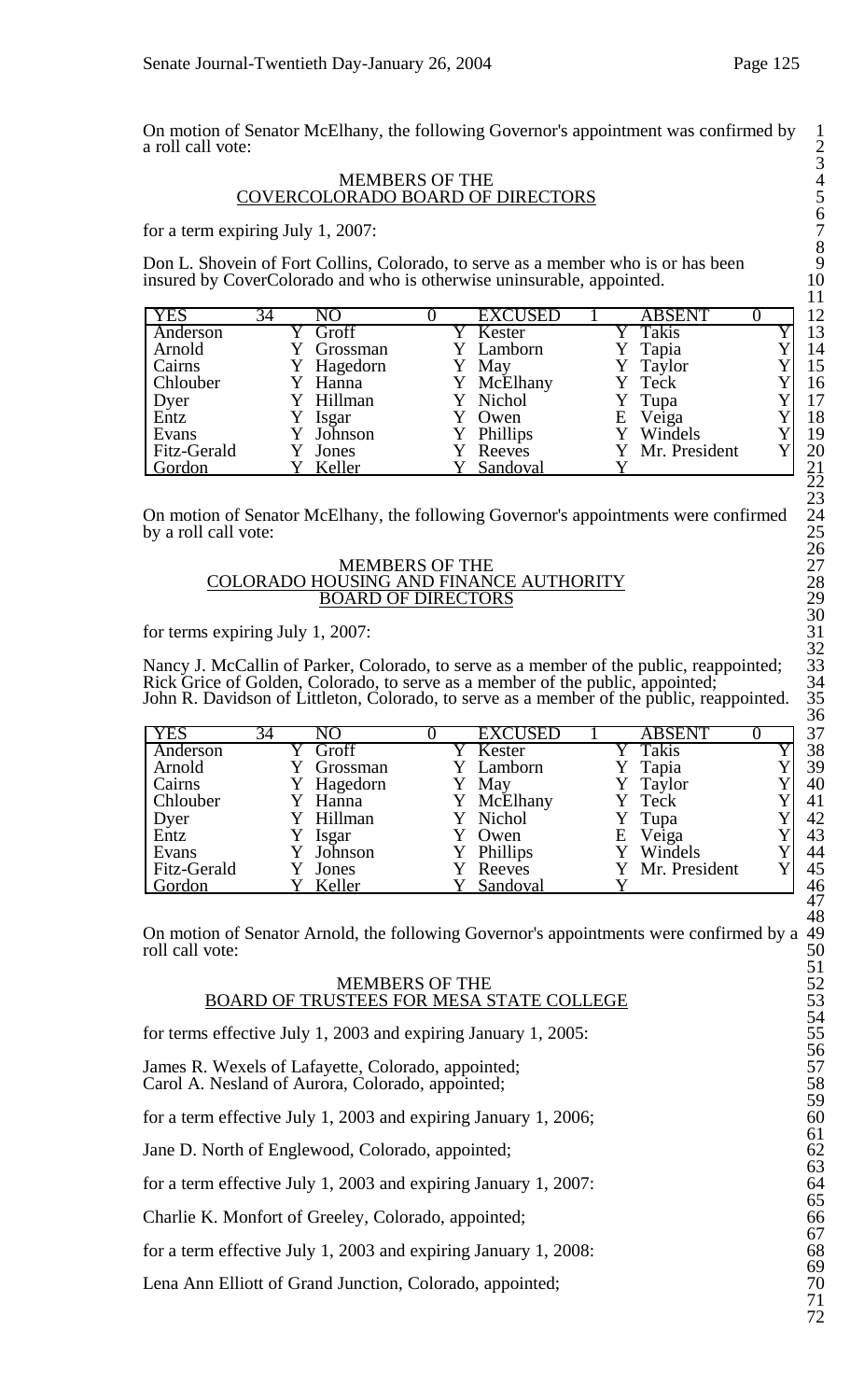| <b>YES</b>   | 34 | NO         | <b>EXCUSED</b> |   | <b>ABSENT</b>   |                |
|--------------|----|------------|----------------|---|-----------------|----------------|
| Anderson     |    | Y Groff    | Y Kester       |   | Takis           | $\overline{2}$ |
| Arnold       |    | Y Grossman | Y Lamborn      |   | Y Tapia         | 3              |
| Cairns       |    | Y Hagedorn | May            |   | Y Taylor        | 4              |
| Chlouber     |    | Y Hanna    | Y McElhany     |   | Y Teck          |                |
| Dyer<br>Entz |    | Y Hillman  | Y Nichol       |   | Y Tupa          | 6              |
|              |    | Isgar      | Owen           | Е | Veiga           | 7              |
| Evans        |    | Y Johnson  | Phillips       |   | Y Windels       | 8              |
| Fitz-Gerald  |    | Jones      | Reeves         |   | Y Mr. President | 9              |
| Gordon       |    | Keller     | Sandoval       |   |                 | 10             |

### **MESSAGE FROM THE GOVERNOR**

January 20, 2004 16

To the Honorable Senate Sixty-fourth General Assembly 19 Second Regular Session Denver, CO 80203

Ladies and Gentlemen:

I have the honor to inform you that I have approved and filed with the Secretary of State the following act:

S.B.04-011 -- Concerning Limitations On Allowable Qualified Distributions Pursuant To The "Certified Capital Company Act".

Approved January 20, 2004 at 10:14 A.M. 31

Sincerely, 33 (signed) 34 Bill Owens 35 Governor 36 Rec'd 1/23/04, 9:25 a.m. Mona Heustis Secretary of the Senate

# **SENATE SERVICES REPORT**

**Correctly Printed:** SB04-131, 132, 133, 134, 135, 136, 137, 138,and 139. 45 **Correctly Engrossed:** SB04-068, 082, 087, 090, 096, and 107; SJR04-005. **Correctly Reengrossed:** SB04-008, and 020. **Correctly Revised:** HJR04-1002 48 **Correctly Enrolled:** SJR04-006, and 007. 49

Senate in recess.

Senate reconvened.

## **INTRODUCTION OF BILLS--FIRST READING**

The following bills were read by title and referred to the committees indicated:

**SB04-142** by Senator(s) Owen; also Representative(s) Jahn--Concerning the authorization of a specialized charter school by a community college.<br>Education Education 66

**SB04-143** by Senator(s) Tapia, Groff, Grossman, Hillman, Kester; also Representative(s) Brophy, 68<br>Butcher, McFadyen, Salazar--Concerning the modification of certain requirements for 69 Butcher, McFadyen, Salazar--Concerning the modification of certain requirements for 69<br>contractors that are awarded construction contracts for public projects. 70 contractors that are awarded construction contracts for public projects. 70<br>Business Affairs & Labor 71 Business Affairs & Labor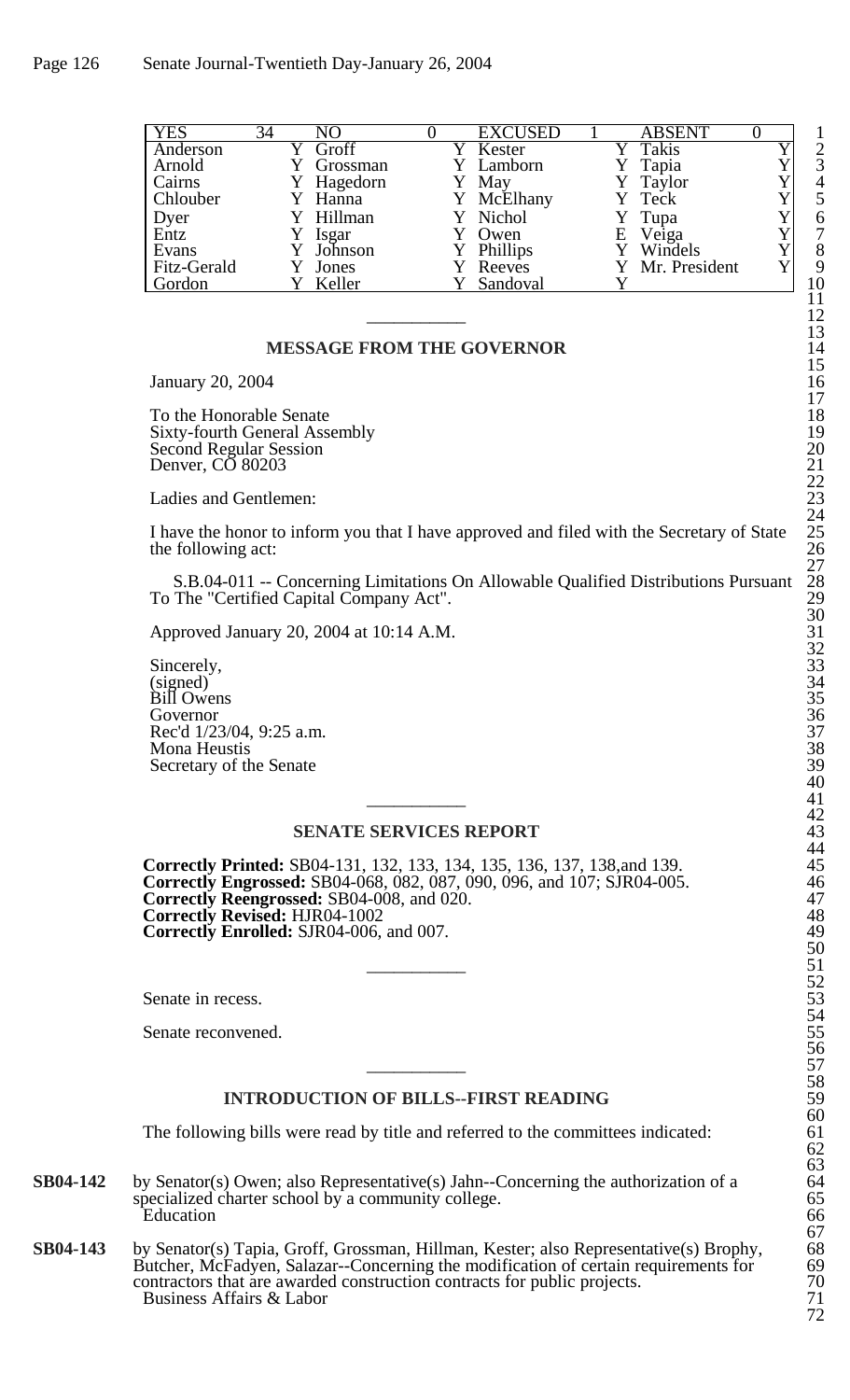72

| <b>SB04-144</b> | by Senator(s) Veiga; --Concerning reviews of school districts, and, in connection therewith,<br>requiring pilot efficiency reviews of a limited number of school districts.<br>Education                                                                                                                                                                                                                                                                     | $\frac{2}{3}$<br>4<br>5                        |
|-----------------|--------------------------------------------------------------------------------------------------------------------------------------------------------------------------------------------------------------------------------------------------------------------------------------------------------------------------------------------------------------------------------------------------------------------------------------------------------------|------------------------------------------------|
| <b>SB04-145</b> | by Senator(s) Groff; also Representative(s) Frangas--Concerning minimum core academic<br>requirements for high school graduation.<br>Education                                                                                                                                                                                                                                                                                                               | $\begin{array}{c} 67 \\ 78 \\ 910 \end{array}$ |
| <b>SB04-146</b> | by Senator(s) Reeves, Owen, Teck; also Representative(s) Plant, Witwer, Young--<br>Concerning the procurement of law enforcement equipment for counterdrug activities<br>through the federal government.<br>Judiciary                                                                                                                                                                                                                                        | 11<br>$\frac{12}{13}$                          |
| <b>SB04-147</b> | by Senator(s) Sandoval; also Representative(s) Cloer--Concerning the administration of<br>certain financial assistance programs in the department of revenue.<br>Finance                                                                                                                                                                                                                                                                                     | 14<br>15<br>16<br>17                           |
| <b>SB04-148</b> | by Senator(s) Dyer; --Concerning the designation of certain persons employed by the<br>department of revenue as peace officers.<br>Judiciary                                                                                                                                                                                                                                                                                                                 | 18<br>19<br>20<br>21                           |
| <b>SB04-149</b> | by Senator(s) Reeves; also Representative(s) Paccione--Concerning interaction between<br>students and the governance boards for kindergarten-through-twelfth-grade education.<br>Education                                                                                                                                                                                                                                                                   | 22<br>23<br>24<br>25                           |
| <b>SB04-150</b> | by Senator(s) Tapia, Groff, Grossman; also Representative(s) Williams S., Weissmann,<br>Vigil, Butcher, McFadyen--Concerning the creation of an optional fundamental motor<br>vehicle insurance, and, in connection therewith, increasing the tax on gasoline purchases to<br>fund fundamental motor vehicle insurance and creating SafeDriverColorado to provide a<br>minimum level of insurance for Colorado licensed drivers.<br>Business Affairs & Labor | 26<br>27<br>28<br>29<br>30<br>31<br>32         |
| <b>SB04-151</b> | by Senator(s) Evans, Arnold, Cairns, Johnson S., Jones, Kester, Lamborn, May R.; also<br>Representative(s) Lee, Clapp, Decker, Hefley, King, May M., Spence, Stengel--Concerning<br>judicial evaluations by commissions on judicial performance.<br>State Veterans & Military Affairs                                                                                                                                                                        | 33<br>34<br>35<br>36<br>37                     |
| SB04-152        | by Senator(s) Evans; also Representative(s) Lee--Concerning a prohibition on the payment<br>of a teacher following the initiation of a prosecution for an offense that would result in the<br>loss of licensure.<br>Education                                                                                                                                                                                                                                | 38<br>39<br>40<br>41<br>42                     |
| <b>SB04-153</b> | by Senator(s) Johnson S., Reeves; also Representative(s) McCluskey, Lundberg, Paccione,<br>Witwer--Concerning combining polling places, and, in connection therewith, authorizing<br>designated election officials to establish vote centers where any elector registered in the<br>political subdivision may vote.<br>State Veterans & Military Affairs                                                                                                     | 43<br>44<br>45<br>46<br>47                     |
| <b>SB04-154</b> | by Senator(s) Anderson; --Concerning registration of persons who engage in unlawful<br>sexual behavior.<br>Judiciary                                                                                                                                                                                                                                                                                                                                         | 48<br>49<br>50<br>51                           |
| <b>SB04-155</b> | by Senator(s) Lamborn; also Representative(s) Cadman--Concerning a prohibition on local<br>enactments establishing minimum wages.<br>Business Affairs & Labor                                                                                                                                                                                                                                                                                                | $\frac{52}{53}$<br>54<br>55<br>56              |
| <b>SB04-156</b> | by Senator(s) Groff; --Concerning limitations on the employment of sex offenders in<br>facilities for the confinement of persons.<br>Judiciary                                                                                                                                                                                                                                                                                                               | 57<br>58<br>59<br>60                           |
| <b>SB04-157</b> | by Senator(s) Andrews; also Representative(s) Spradley--Concerning the exclusion from<br>lobbying of persons who limit their activities to providing formal testimony.<br>State Veterans & Military Affairs                                                                                                                                                                                                                                                  | 61<br>62<br>63<br>64                           |
| <b>SB04-158</b> | by Senator(s) Gordon; --Concerning the safe storage of firearms to prevent juvenile<br>possession of firearms.<br>State Veterans & Military Affairs                                                                                                                                                                                                                                                                                                          | 65<br>66<br>67<br>68                           |
| SB04-159        | by Senator(s) Isgar, Tupa; also Representative(s) Larson--Concerning tests to determine the<br>blood alcohol content level of a driver.<br>Judiciary                                                                                                                                                                                                                                                                                                         | 69<br>70<br>71                                 |